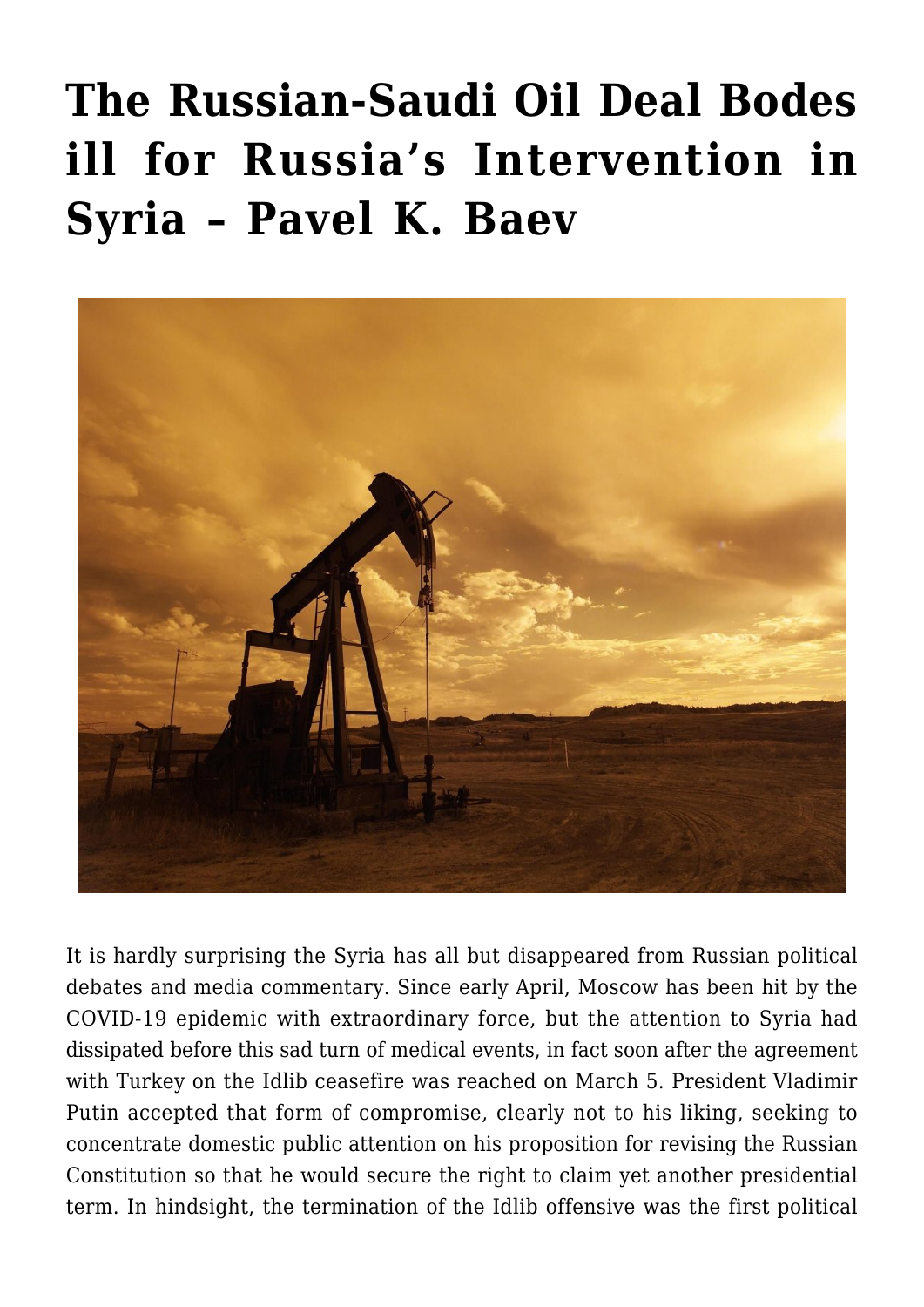setback in the fast-progressing series.

One bit of news that broke through the non-stop flow of data on the escalation of Russia's coronavirus crisis in mid-April was the deal with Saudi Arabia on cuts in oil production, and this developing story may shed some light on the invisible issue of Russia's ordeal in Syria.

It was a remarkable coincidence that Russia agreed with Turkey on the Idlib crisis and broke the deal with Saudi Arabia formalized as the OPEC+ arrangement simultaneously, at the end of the first week in March. Both decisions were ultimately Putin's to make, and it is psychologically plausible that he tried to compensate for the setback in Syria with a forceful offensive on the oil market. According to [Russian insiders,](https://www.newyorker.com/news/dispatch/how-the-russian-saudi-oil-war-went-awry-for-putin-most-of-all) it was Igor Sechin, the CEO of Rosneft with long experience in the Kremlin court, who persuaded Putin to play hardball against the US shale oil producers, arguing that Russia would be able to assert its status as an "energy super-power" in unregulated competition. The aggressive production increase by Saudi Arabia took Russia by surprise, and the scope of miscalculation soon became clear but it took a [phone call](https://fortune.com/2020/04/14/trump-oil-deal-inside-story-saudi-arabia-russia-price-war-ended/) from US President Trump (little is known about the content of that conversation) to convince Putin to end the price war.

Re-starting the talks with the arrogant Saudi royals after assuming a superior pose and unleashing a [propaganda campaign](https://www.bloombergquint.com/markets/saudi-arabia-says-putin-s-comments-on-opec-deal-is-incorrect) against them was quite humiliating, and all Russian attempts at face saving by presenting conditions, such as a formal US commitment to a production cut, fell perfectly flat. Moscow had to accept a far deeper reduction of its oil output than the symbolic one it had rejected a month earlier and to agree on a smaller reduction in the Saudi level of production (both cuts proved to be entirely insufficient already by the mid-April). In the high demand years of 2016-2019, it was perfectly possible for Russia to make a proforma commitment on the OPEC+ cartel arrangement and expand its export as it saw fit; presently, however, it would need to execute real production cuts, which are [technically destructive](https://jamestown.org/program/russias-oil-production-is-incapable-of-making-needed-cuts-to-stabilize-price/). What made the political fiasco even more painful was the negligible impact of the new deal on the oil price, which remains depressed due to the still deepening contraction in demand.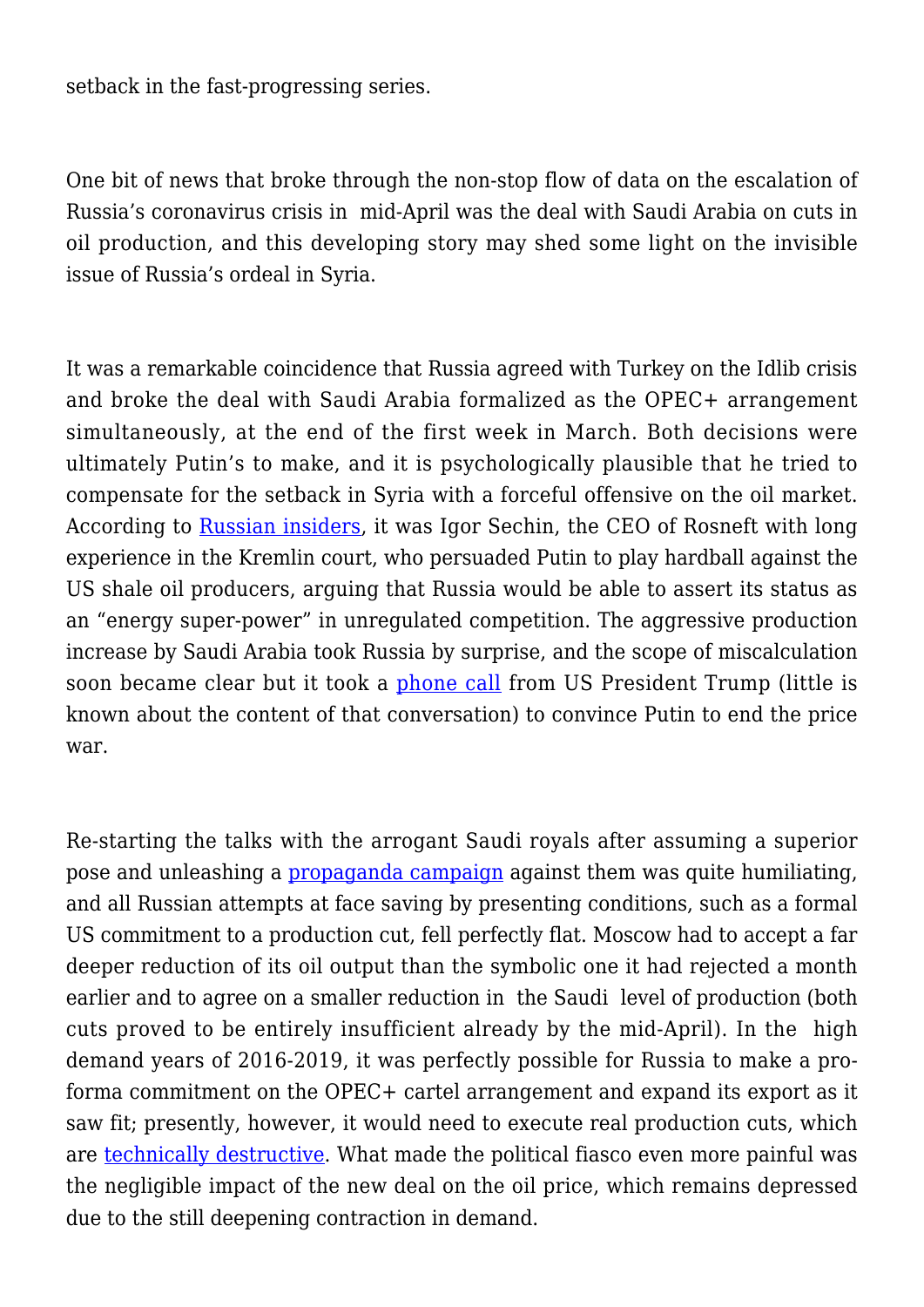An outside observer may find beautiful irony in a situation where it took a Saudi prince to reveal that the Russian tsar had no clothes, but the Kremlin has to acknowledge that this exposure comes together with [deep disappointment](https://carnegie.ru/commentary/81485) in the domestic public opinion in Putin's performance. He had remained in denial regarding the gravity of the epidemic, which interfered with his ambitious plan for the Victory Day parade, until it was too late to take preventative measures. He then [shifted the responsibility](https://jamestown.org/program/facing-grave-emergency-putin-dodges-responsibility/) for addressing the health crisis to the regional governors. He also refused to tap into the accumulated financial reserves in order to compensate for the economic consequences of the lockdown, perhaps assuming that symbolic aid would suffice until the full scale of the recession, caused primarily by the collapse of export revenues, becomes clearer. In the meantime the defense industryis working non-stop, and the spring cycle of draft into the army was [postponed last minute,](https://www.janes.com/article/95056/covid-19-russian-mod-details-efforts-to-fight-virus) but only for a month.

These mounting economic problems, with the [conservative estimate](https://blogs.imf.org/2020/04/14/the-great-lockdown-worst-economic-downturn-since-the-great-depression/) of GDP contraction at 5.5% and [budget shortfall](https://www.bloomberg.com/news/articles/2020-04-02/russia-said-to-plan-for-oil-at-20-this-year-more-debt-sales) from the extra-low oil revenues at \$US 40 billion, are unlikely to impact the Russian intervention in Syria. This limited exercise in power projection has been executed on the cheap, but the lack of resources might undermine the policy of empowering the al-Assad regime. The main problem with this policy involves the Iranian connection, which has always been the fundamental, even if carefully camouflaged, support system for Russian military operations. Iran has been severely affected by the COVID-19 epidemic (cases and deaths as of writing here), and the politically necessary [partial](https://www.al-monitor.com/pulse/originals/2020/04/coronavirus-iran-hotspots-partial-reopening.html) [relaxation](https://www.al-monitor.com/pulse/originals/2020/04/coronavirus-iran-hotspots-partial-reopening.html) of the quarantine might bring about a second epidemic wave. The resource base for Iranian engagement with Syria has drastically shrunk, and ambitious projects, such as establishing a [commercial port](https://www.thetimes.co.uk/article/alarm-in-israel-as-iran-plans-takeover-of-key-latakia-port-7zt0jvcvt) in Latakia (close to the Russian airbase Khmeimim) had to be postponed indefinitely.

Russia cannot possibly replace Iran as the main sponsor of the al-Assad regime or even increase the ranks of military advisers in the army corps, which used to be instructed by the Iranian Revolutionary Guard. An even greater problem is the control over numerous pro-Iranian militia, which are no longer answering to an authoritative leader like [General Qasem Soleimani.](https://www.mei.edu/publications/qassem-soleimanis-reign-may-be-over-his-legacy-syria-will-endure) Cut off from necessary funding, these militias could engage in extortion and racketeering – and to fighting with one another. Angry unrest and the [sovereign default](https://www.economist.com/middle-east-and-africa/2020/03/12/for-the-first-time-lebanon-defaults-on-its-debts) in Lebanon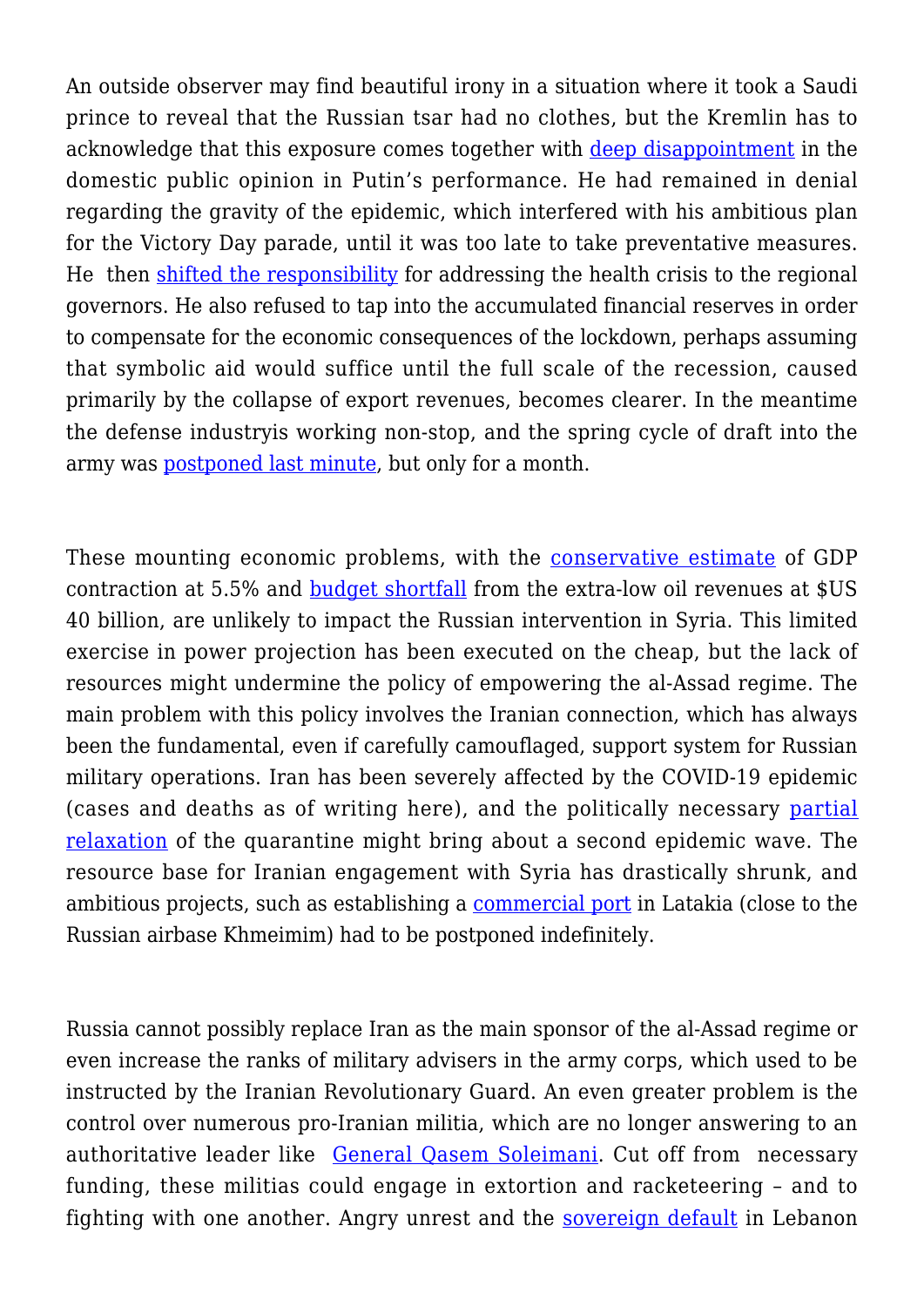caused by the withdrawal of Saudi funding for Saad Hariri's government and the curtailing of Iranian funding for Hizbullah are illuminating the probable trajectory of al-Assad's regime, which recently appeared to be close to final victory.

The probable spread of violent chaos in Syria aggravated by the unchecked COVID-19 epidemic will present a grave challenge for Russia. Its military intervention could be sustained only by a considerable surge in troop deployment and financial aid, which is certain to be unpopular with domestic public opinion. President Putin will have to consider the option of withdrawing for real, after several previous *[false starts](https://www.bbc.com/news/world-middle-east-42307365)*. This will certainly signify a major geopolitical retreat for Russia and the end of its strategic designs for establishing a permanent naval presence in the Eastern Mediterranean anchored to the Tartus base.

Only a few weeks ago, the Kremlin and the General Staff would have dismissed such options as nonsensical, but the dynamics of the unfolding and complex pandemic disaster demands a sequence of redefinitions of unthinkable. Accepting the unsatisfactory oil deal with Saudi Arabia, Putin has shown a new readiness to reckon with reality, and a further decline of Russia's economic and political status will compel him to make further concessions. Projecting power towards Syria has always been an intervention of choice, and presently the choices that Russia faces are hard and expensive. Putin has developed a habit of postponing difficult decisions to the last possible moment, so the bad news from Syria will be ignored until the deterioration of the military structures, on which the al-Assad regime relies for its survival, would progress to complete dislocation.